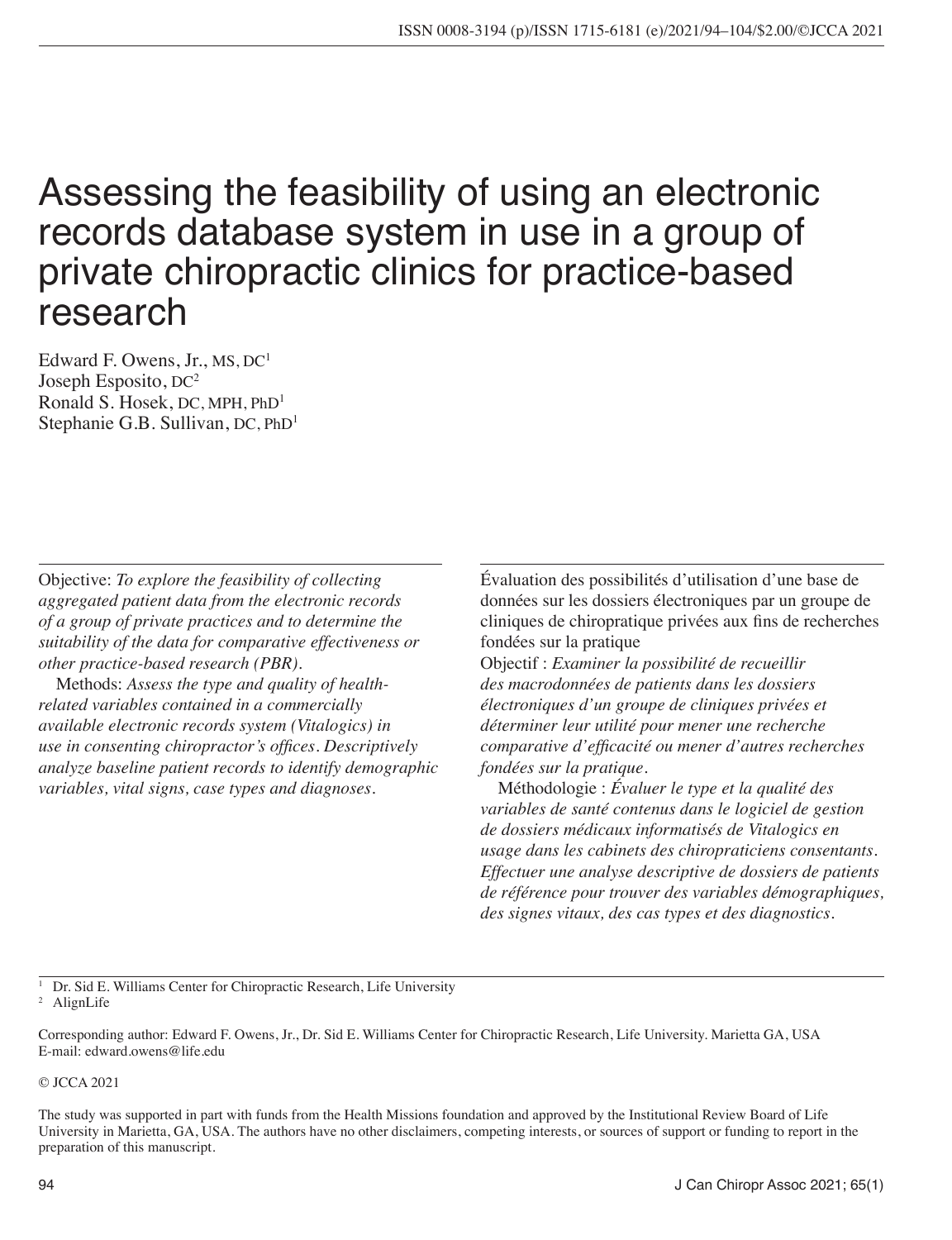Results: *Of the 46,000 individual patient records that were analyzed, only a fraction had usable demographic data while more than half contained ICD-9 codes, including records for non-insurance case-types. None contained outcome variables.*

Conclusion: *We did not find that the electronic record system we examined had the types of demographic and outcomes variables that would be useful for comparative effectiveness research. The addition of special fields to code chief complaint and health status indicators not typically included in an electronic records system would be most useful.*

# (JCCA. 2021;65(1):94-104)

KEY WORDS: chiropractic, database, effectiveness, health record, practice-based research

## **Introduction**

Health-services researchers and policymakers are continuously looking for ways to reduce costs of healthcare in the USA while still making sure everyone has access to quality care. Chiropractic care is considered a healthcare option with similar efficacy for neck pain and low back pain as physical therapy or standard medical care. Current European and North American guidelines recommend a trial of chiropractic care, which includes spinal manipulative therapy (SMT) as well as other modalities such as strengthening and flexibility exercises, education and advice on self-management strategies; all within the scope of practice of chiropractors for both of these afflictions.1-5

Current guidelines are mostly based on systematic reviews of randomized clinical trials (RCTs) of previous guidelines. While RCTs are generally considered to be the gold standard for studying the efficacy of health care interventions, many such studies are carried out in institutional settings which are unlike the typical chiropractor's office. Hence, clinical trial results don't necessarily reflect a true measure of the effectiveness of chiropractic

Résultats : *Des 46 000 dossiers de patients examinés, seule une partie contenaient des données démographiques utiles alors que moins de la moitié contenaient les codes de la classification ICD-9, et des données sur des cas types non assurés. Aucun ne contenait de variables de résultats.*

Conclusion : *À notre avis, le système de gestion de dossiers électroniques examinés ne fournit pas des types de variables démographiques et de variables de résultats qui seraient utiles pour mener une recherche comparative d'efficacité. L'ajout de champs spéciaux permettant de saisir le code du symptôme principal et des indicateurs de l'état de santé, ce qui d'habitude ne se trouve pas dans un logiciel de gestion de dossiers électroniques, s'avérerait très utile.*

#### (JACC. 2021;65(1):94-104)

MOTS CLÉS : chiropratique, base de données, efficacité, dossier médical, recherche fondée sur la pratique

care nor do they provide a true picture of real-world outcomes and costs.6,7 Blanchette *et al*., found only a limited number of studies of effectiveness or cost-effectiveness for chiropractic care for low back pain when they focused on 'pragmatic' studies (i.e. carried out in close to real-world settings) in 2016.<sup>7</sup> They found conflicting evidence for the cost/benefit of chiropractic care compared to other types of non-invasive care, and indicated a need for more high-quality pragmatic studies.

Practice-based research (PBR) offers an alternative approach to studying the effectiveness of chiropractic care for a range of health conditions. By moving the locus of research to the offices of one or more chiropractors practicing in the field, it may be possible to amass very large volumes of data relating to problems, therapeutic modalities, costs and outcomes. PBR works well for what has been called Comparative Effectiveness Research  $(CER)^{8,9}$ ; CER seeks to compare outcomes across many practices, with differing clinical approaches, to see what works best for what clinical presentations. The power of CER is that the results are immediately generalizable to the real-world practice, since data are gathered from that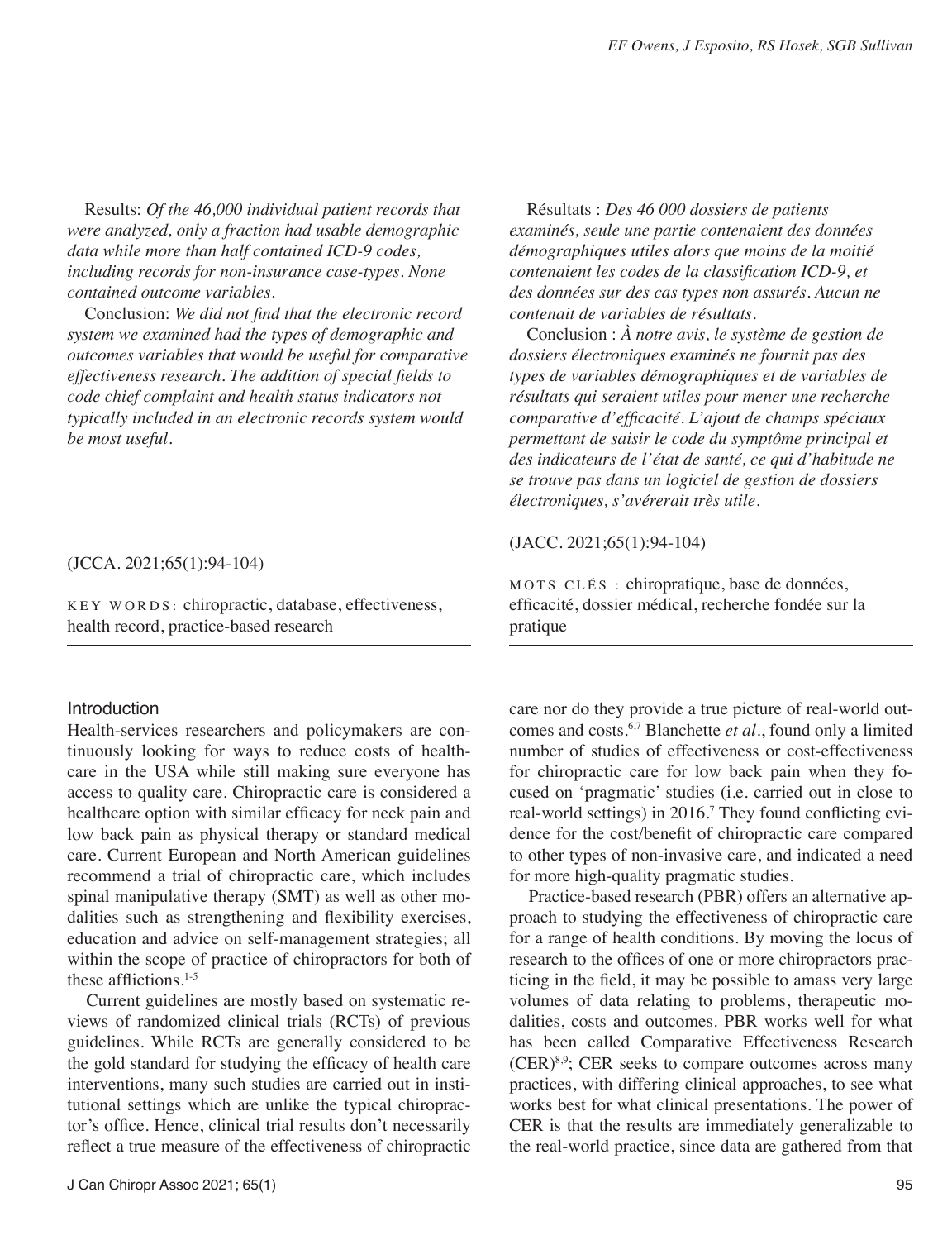milieu. Also, the sample size can be expansive and geographically diverse if enough practitioners are involved.

However, the collection of data directly from doctors' offices involves its own set of challenges, especially in terms of network development, staff training and buy-in and quality control.10 A recent article by Bussieres *et al*. points out the challenges of developing a PBR network (PBRN) in chiropractic, which stem from a lack of research infrastructure and research training by chiropractors. $^{11}$ 

Currently there are two PBRNs listed with the U.S. Agency for Healthcare Research and Quality (AHRQ): the International Chiropractic Pediatric Association (ICPA) PBRN and the ResearchLink Chiropractic Learning Healthcare Community.12 The ICPA PBRN is perhaps the most productive of the currently operational PBRNs in chiropractic, with five recent publications. 13-17

Traditional PBR projects have depended on paper forms for data collection, especially of health outcomes in the form of patient questionnaires or doctors' assessments.10 More recently, researchers are using online resources, including emails to contact patients, and online questionnaires.15,16,18

It is also possible to collect PBR data from private and public databases such as those containing medical claims data. These databases contain claims data from a mixture of healthcare practitioners, including chiropractors, and have gone far to describe the economics of complementary and alternative medicine (CAM) healthcare consumption<sup>19-23</sup> as well as the distribution of Medicare utiliza $tion<sup>24-26</sup>$ .

Public and Insurance databases in the United States contain only claims-level data and some information about the patient's date of birth, and date of injury or disability as seen on the insurance claim. While diagnostic information is present, claims databases do not typically have information about patient health assessments or response to care.

Other government-sponsored health information databases, such as the Medical Expenditures Panel Survey (MEPS), combine health expenditure information, with employers' records and health interviews with representative samples of adult consumers. Analyses of these data have provided information about outcomes of care and comparisons of expenses between CAM practitioners and standard medical care.<sup>27-30</sup>

The present study approaches PBR from a relatively new and untested direction, namely using the practitioner's own Electronic Record System as the source of data. Since such systems are now mandated, the computerized data management systems presumably installed in all chiropractic offices in the US may be a rich source of information about patients, their progress under chiropractic care and the cost-effectiveness of the care. It may be possible to collect patient data retrospectively from the doctor's electronic files. The main benefit would be that no extra work is required from doctors or their staff to enter study-specific information.

It should be noted that the electronic records systems used in a particular doctor's office may be one of two types: an electronic medical record (EMR) or an electronic health record (EHR). An EMR is a single practice's digital version of a patient's chart. It contains the patient's medical history, diagnoses and treatments by a particular physician, nurse practitioner, specialist, dentist, surgeon or clinic. An EHR is also a digital version of a patient chart, but it is a more inclusive snapshot of the patient's medical history. EHRs are designed to be shared with other providers, so authorized users may instantly access a patient's data across different providers. A USF Medical School web page discusses the differences.<sup>31</sup>

Mior *et al.* used data from an electronic billing system to study the economics of chiropractors in private practice in Ontario, Canada.<sup>32</sup> The study assessed summary data pertaining to numbers of patients and visits seen over time but did not look at patient outcomes or demographics. The use of EHR as a data source for retrospective studies of chiropractic patients has been carried out in institutional settings using college or hospital EHR systems. Peterson *et al.* used a hospital EHR in Switzerland to study the relative effectiveness of two treatments for low back pain.<sup>33</sup> Kaeser *et al*. used the EMR of a chiropractic college in the US to compare demographics and diagnoses of patients in the care of student interns to patients seen in private practice.34 They determined that there were distinct differences between patients seen in the school clinics and those reported by practitioner surveys. Hence, there is a need for more information from general practitioners in the chiropractic field.

The present report describes our initial venture into the use of an office-based EMR for possible use in PBR studies. In what follows, we explore the issues encountered in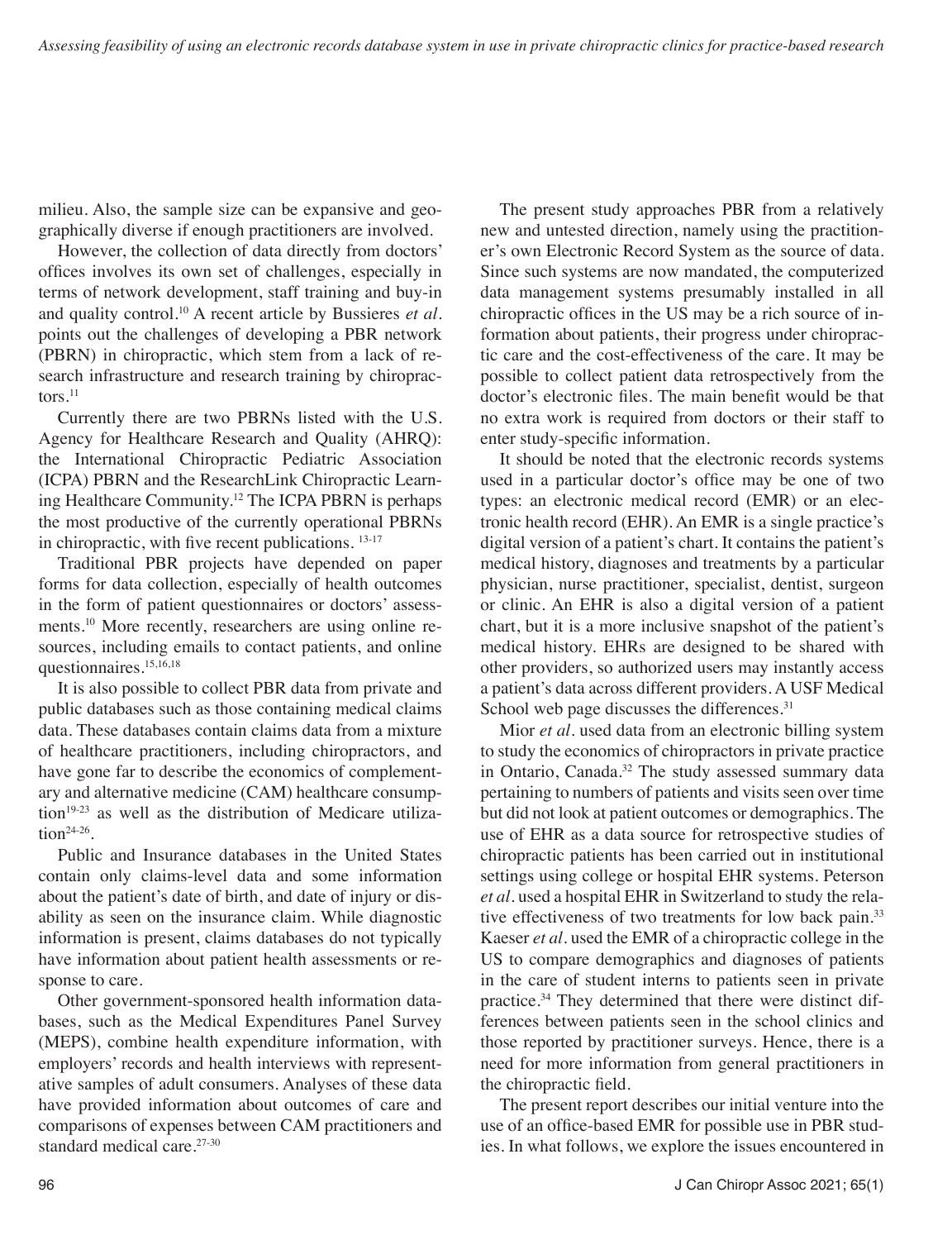practitioner recruitment and buy-in, database access, data transmission, personal health information (PHI) de-identification and data analysis. In addition, we briefly discuss institutional review board approval as it relates to this type of work.

# Methods

## *Study design*

A retrospective cross-sectional descriptive analysis of a selected set of variables extracted from aggregated data samples contained in cloud-based backups of database files from practitioners using the Vitalogics records system.

# *Data source*

We elected to utilize the commercial electronic records system marketed by Vitalogics Wellness Technologies [www.vitalogics.com, Peoria, IL, USA], largely because the owner of the company is a chiropractor who offered us access to his software engineers and to assist in recruiting clinics in return for our help in improving the software. The software, which was in use in hundreds of chiropractic offices, is an EMR system specifically designed for Chiropractic offices. Besides functionality specifically for practice management and billing, it features modules for healthcare management, outcome assessment, records management and SOAP notes. It is these latter features that we hoped to exploit for comparative effectiveness research.

The actual extraction of data and assembly of working files was performed by programmers employed by Vitalogics. Two cross-sectional data samples were extracted from records of consenting offices, one for all active patient with visits occurring in July 2014 and the other for January 2015. The records extracted contained only baseline data from the patient registration database and did not include information about services performed.

# *Participants*

Participants were of two types: the doctors or practices providing the data and the patients whose records were part of the data sample. As regards the former, any doctor or practice using the Vitalogics software was eligible to participate. Doctors were required to sign a consent form agreeing to the data extraction. Our recruitment plan for doctors using the software called for the software owner to make an initial request either through email or personal contact. As a further recruiting effort, the research team made a presentation to a regional meeting of software users to familiarize them with the project and enlist them in the study. Practitioners were able to voice their concerns about the project goals and possible outcomes. Practitioners were required to provide written consent before any data could be accessed. The study consent form described the goals of the research and the HIPAA compliant security and de-identification methods that would be used to guarantee data safety and anonymity.

Since our patient participants were 'virtual' and could not consent to participation in person, it was necessary to collaborate with our Institutional Review Board (IRB) to develop a study-specific ethics protocol appropriate to the parameters of this study. Following recent ethics discussions<sup>35</sup> and the U.S. federal regulations on human research protections 36, it was decided that patient consent would not be required for this project for two reasons: (1) the data were retrospective, implying that in many cases the care plan has been completed and it would be difficult to contact patients to gain consent, and (2) any personal health information (PHI) would be transformed using HIPAA safe harbor plus statistical de-identification methodologies.

## *Variables*

We learned from the software engineers that the software contained several thousand variables, many of which were related to internal software processes. The software engineers provided an initial list of 62 variables focusing on patient demographics, vital statistics, the visit/service record, diagnosis codes and outcomes. Upon inspection, we found that many of these variables were numbers that could be used to identify individual patients, and we could not use them if confidentiality was to be maintained. Also, we had determined early on in the study plan not to include visit-specific data, but to focus on patient characteristics and health status.

We also developed a list of desirable outcome variables specific to comparative effectiveness research, including psychosocial factors, such as marital status, number of children and income level; and educational level which are known to contribute to health and availability of care.37,38 The variables we suggested are typically utilized in health services research databases.39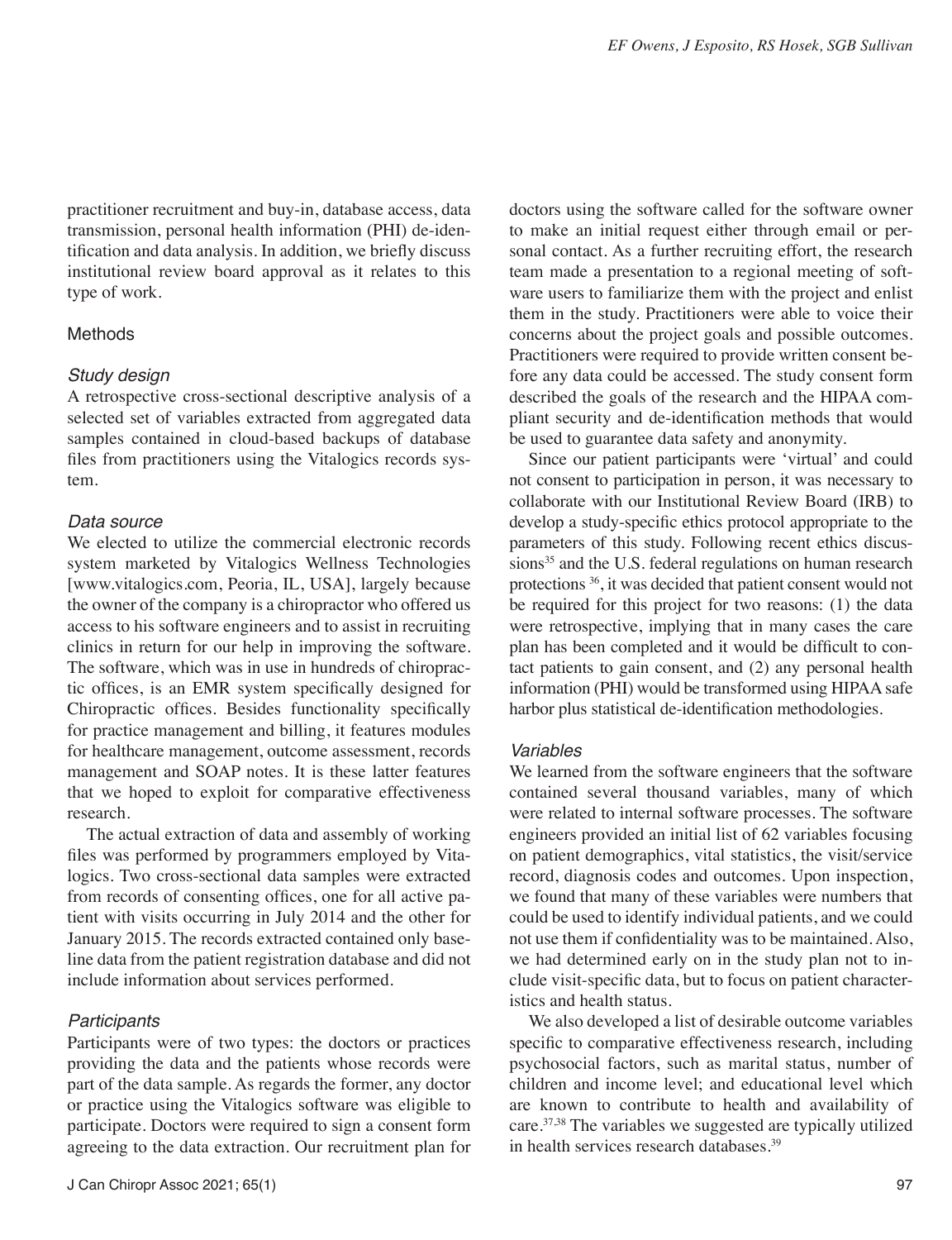The final list consisted of 34 variables, with 17 variables for record identification and patient demographics, two diagnosis variables, 13 health indicators and two related to referral source or the presence of outcomes (Table 1). The patient's method of payment, whether cash or some form of third party payment was included as the variable 'Case Type'. The software engineers matched our list to their data dictionary and identified 27 variables in the database that best matched our requested list. For the final data capture, the programmers developed specific database queries to amass a working dataset.

## *Data handling and analysis*

According to pre-established protocols, the resulting datasets were conveyed through a secure server to a single researcher at our institution who performed initial data cleaning, including removal or transformation of any residual Protected Health Information (PHI). To facilitate this process, we developed protocols for data blinding and transfer based on best practices as well as federal research and HIPAA guidelines.<sup>40</sup> The Life University institutional review board (IRB) approved the data handling plan and the collection of data directly from the EMR database.

Using Microsoft Excel, a descriptive analysis was performed; to find the rate of utilization of each variable, we first simply counted the number of instances for each variable where data were found to determine the percentages present. Next, we evaluated the range of each numeric variable, such as age, to determine validity. Invalid values (e.g. dates in the wrong century) were removed from the database.

To assess the frequency of utilization of the various diagnosis codes, we constructed a subsidiary database whose records contained the diagnosis codes, case types and age variables. For grouping purposes, the dataset was augmented by the addition of a three-digit ICD 'root' code, and short descriptors matched to an ICD-9 code database downloaded from the US Centers for Medicare & Medicaid Services.41

Diagnosis codes were also compared to those presented in previous articles that used MEPS to study the use of chiropractic care in back pain patients. Traditionally, there is a limited set of ICD codes that are considered "Back Pain" by researchers.<sup>27,28</sup> Smith used this same list, but augmented it with two codes (846 & 847) to include

## Table 1. *Variable types and numbers requested, compared to the actual variable list received in both data slices combined.*

| <b>Identification Codes</b>               | $%$ present<br>in sample |  |  |  |  |  |  |  |  |
|-------------------------------------------|--------------------------|--|--|--|--|--|--|--|--|
| $Clinic$ ID                               | 100.0%                   |  |  |  |  |  |  |  |  |
| Pt ID                                     | 100.0%                   |  |  |  |  |  |  |  |  |
| Date at 1 <sup>st</sup> visit             | 100.0%                   |  |  |  |  |  |  |  |  |
| <b>Creation Date</b>                      | 68.0%                    |  |  |  |  |  |  |  |  |
| Age at 1st visit                          | 72.3%                    |  |  |  |  |  |  |  |  |
| Gender                                    | 65.8%                    |  |  |  |  |  |  |  |  |
| <b>Marital Status</b>                     | 49.3%                    |  |  |  |  |  |  |  |  |
| <b>Education</b> level                    | Not in db                |  |  |  |  |  |  |  |  |
| Number of children                        | Not in db                |  |  |  |  |  |  |  |  |
| Family income                             | Not in db                |  |  |  |  |  |  |  |  |
| <b>Employment Status</b>                  | 32.7%                    |  |  |  |  |  |  |  |  |
| Occupation                                | 14.0%                    |  |  |  |  |  |  |  |  |
| Case Type (Cash, Insurance, Medicare, WC) | 63.5%                    |  |  |  |  |  |  |  |  |
| Residence ZIP Code (3 digits)             | 79.0%                    |  |  |  |  |  |  |  |  |
| <b>Residence City</b>                     | 79.5%                    |  |  |  |  |  |  |  |  |
| <b>Residence County</b>                   | Not in db                |  |  |  |  |  |  |  |  |
| <b>Residence State</b>                    | 77.4%                    |  |  |  |  |  |  |  |  |
| Diagnosis                                 |                          |  |  |  |  |  |  |  |  |
| <b>ICD</b> Code                           | 51.1%                    |  |  |  |  |  |  |  |  |
| Date of Diagnosis                         | Not in db                |  |  |  |  |  |  |  |  |
| Other                                     |                          |  |  |  |  |  |  |  |  |
| <b>Referral Source</b>                    | $17.4\%$                 |  |  |  |  |  |  |  |  |
| Outcomes (NDI, RMDQ, VAS, etc.)           | Not in db                |  |  |  |  |  |  |  |  |
| Vital Signs                               |                          |  |  |  |  |  |  |  |  |
| Height                                    | Not in db                |  |  |  |  |  |  |  |  |
| Weight                                    | Not in db                |  |  |  |  |  |  |  |  |
| Diastolic Pressure                        | Not in dh                |  |  |  |  |  |  |  |  |
| <b>Systolic Pressure</b>                  | Not in db                |  |  |  |  |  |  |  |  |
| Pulse rate                                | Not in db                |  |  |  |  |  |  |  |  |
| Activity level                            | Not in db                |  |  |  |  |  |  |  |  |
| Family Medical History                    | Not in db                |  |  |  |  |  |  |  |  |
| Reason for seeking care this case         | Not in db                |  |  |  |  |  |  |  |  |
| Duration of health issue                  | Not in dh                |  |  |  |  |  |  |  |  |
| Severity of health issue                  | Not in db                |  |  |  |  |  |  |  |  |
| <b>Fitness Rating</b>                     | Not in db                |  |  |  |  |  |  |  |  |
| Goal of care this case                    | Not in db                |  |  |  |  |  |  |  |  |
| Status at last visit                      | Not in db                |  |  |  |  |  |  |  |  |

*db = database*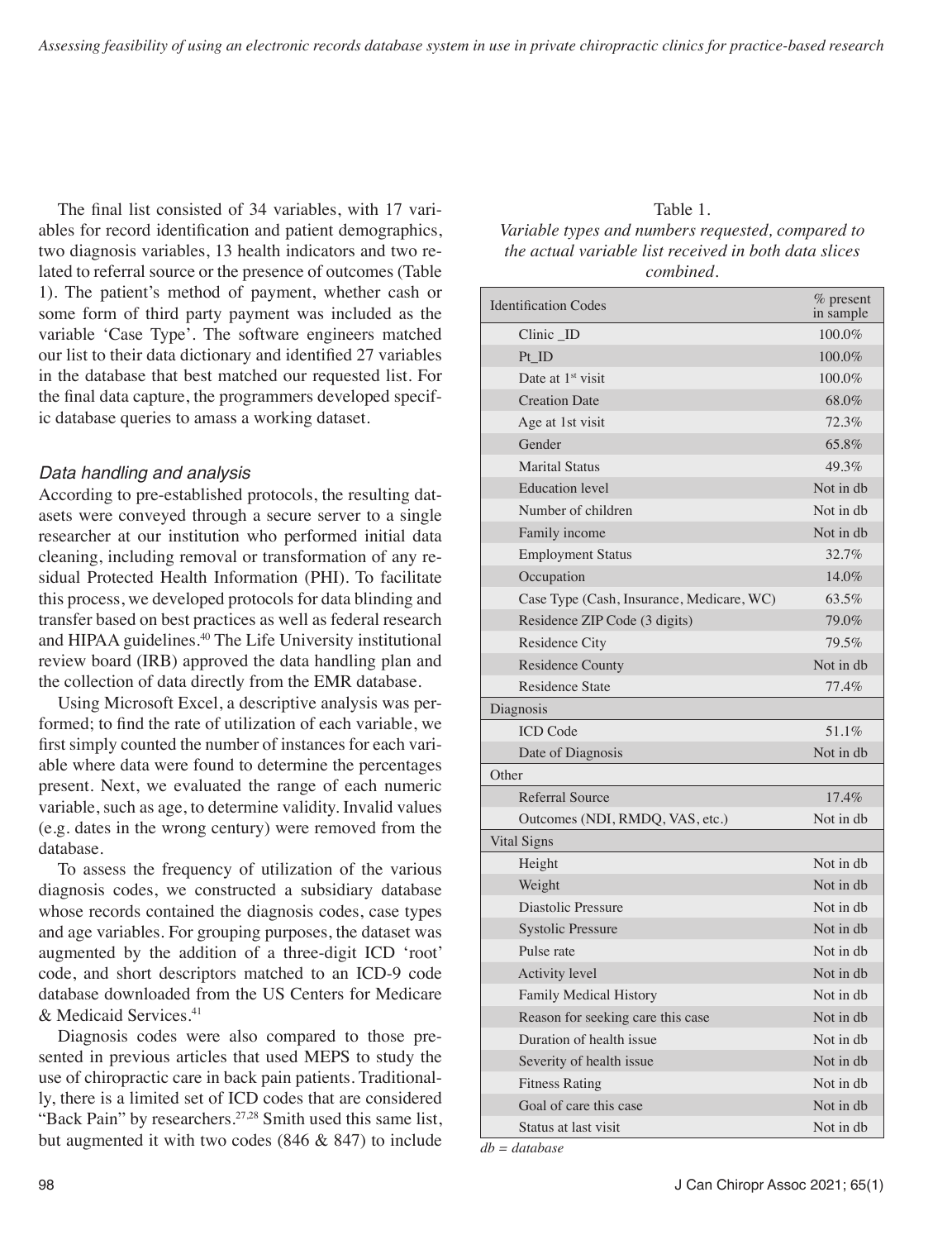Sprains  $\&$  Strains of the spine or sacroiliac region.<sup>29,30</sup> We flagged the codes in our database that were used by Smith to indicate back pain as "used in MEPS" and marked them with an asterisk (\*) in Table 2.

#### **Results**

#### *Practitioners*

The recruitment process yielded 40 clinics that signed consent forms and agreed to participate in the study. The clinics were located across the US with 15 located in the Midwest, 12 in the Pacific region, seven in the Southeast

Table 2.

*Diagnosis Code breakdown by Case Type. Values are the number and percentage of patients of a certain case type that was given the diagnosis code type shown at each row. The diagnosis codes were reduced to just the 3-digit root code and the general description for each. Codes are sorted by frequency of use from most frequent at the top and only the most frequent 20 codes are shown. Counts and percentages of each case type are shown in the bottom row. '\*' indicates a code recognized as 'Back Pain' in MEPS studies (n=22552)*

| Diagnosis Code (3 digit) &<br><b>Description</b>                      | Major<br><b>Medical</b> | Cash    | <b>Medicare</b> | <b>Gratis</b> | PI      | <b>Managed</b> | Wellness | <b>Workers</b><br>Comp | <b>Medicaid</b> | <b>Total</b><br>number | Per-<br>cent |
|-----------------------------------------------------------------------|-------------------------|---------|-----------------|---------------|---------|----------------|----------|------------------------|-----------------|------------------------|--------------|
| 739 Somatic dysfunction                                               | 57.4%                   | 41.3%   | 50.8%           | 44.4%         | 45.9%   | 63.7%          | 50.7%    | 46.7%                  | 46.1%           | 11614                  | 51.5%        |
| 724 Other /unspecified disorders of<br>back*                          | 10.2%                   | 17.1%   | 18.4%           | 7.6%          | 9.5%    | 20.0%          | 13.7%    | 19.4%                  | 14.4%           | 2864                   | 12.7%        |
| 723 Other disorders of cervical<br>$region*$                          | 7.3%                    | 10.7%   | 9.4%            | 17.5%         | 9.4%    | 5.9%           | 6.9%     | 9.8%                   | 6.7%            | 1985                   | 8.8%         |
| 722 Intervertebral disk disorders*                                    | 9.8%                    | 5.1%    | 3.3%            | 4.3%          | 2.4%    | 3.5%           | 1.1%     | 2.0%                   | 0.4%            | 1646                   | 7.3%         |
| 847 Sprains and strains of other and<br>unspecified parts of back*    | 4.2%                    | 4.4%    | 3.2%            | 4.3%          | 14.5%   | 0.6%           | 14.9%    | 6.5%                   | 5.3%            | 1060                   | 4.7%         |
| 839 Other, multiple, and ill-defined<br>dislocations of spine*        | 1.4%                    | 8.7%    | 4.2%            | 0.2%          | 9.4%    | 0.2%           | 0.2%     | 5.4%                   | 2.5%            | 834                    | 3.7%         |
| 729 Pain in Limb                                                      | 2.1%                    | 2.3%    | 2.5%            | 7.9%          | 1.3%    | 0.1%           | 4.5%     | 2.9%                   | 12.0%           | 541                    | 2.4%         |
| 728 Muscle weakness, spasm,<br>ligament laxity                        | 1.7%                    | 1.3%    | 0.4%            | 11.3%         | 0.6%    | 0.1%           | 0.0%     | 1.3%                   | 0.4%            | 406                    | 1.8%         |
| 720 Ankylosing spondylitis and other<br>inflammatory spondylopathies* | 0.8%                    | 2.0%    | 3.6%            | 0.3%          | 1.7%    | 0.1%           | 6.3%     | 0.7%                   | 6.3%            | 316                    | 1.4%         |
| 719 Joint Pain – upper limb, lower<br>limb. Pelvis                    | 1.2%                    | 1.9%    | $1.3\%$         | 0.1%          | 0.9%    | 2.0%           | 0.3%     | 2.2%                   | 2.8%            | 316                    | 1.4%         |
| 784 Headache                                                          | 0.6%                    | 1.2%    | 0.8%            | 0.1%          | 1.3%    | 2.4%           | 0.3%     | 0.4%                   | 1.4%            | 203                    | 0.9%         |
| 840 Sprain of shoulder                                                | 1.1%                    | 0.4%    | 0.0%            | 0.0%          | $0.9\%$ | 0.2%           | $0.0\%$  | 1.1%                   | $0.0\%$         | 158                    | $0.7\%$      |
| 721 Spondylosis and allied disorders*                                 | 0.6%                    | $0.9\%$ | 0.6%            | 0.0%          | 0.5%    | 0.0%           | $0.0\%$  | $0.9\%$                | 0.0%            | 135                    | 0.6%         |
| 737 Curvature of spine*                                               | 0.4%                    | 0.7%    | 0.4%            | 0.2%          | 0.3%    | $0.0\%$        | $0.0\%$  | $0.0\%$                | $0.0\%$         | 113                    | 0.5%         |
| 736 Unequal leg length                                                | 0.5%                    | 0.1%    | 0.0%            | 1.1%          | $0.0\%$ | $0.0\%$        | $0.0\%$  | $0.0\%$                | $0.0\%$         | 68                     | 0.3%         |
| 346 Migraine Headache                                                 | 0.2%                    | 0.5%    | 0.2%            | $0.0\%$       | 0.2%    | 0.6%           | 0.2%     | $0.0\%$                | 0.4%            | 68                     | 0.3%         |
| 782 Edema                                                             | 0.1%                    | 0.5%    | 0.3%            | 0.0%          | 0.3%    | $0.0\%$        | 0.2%     | 0.2%                   | 1.1%            | 68                     | 0.3%         |
| 781 Abnormality of gait/posture                                       | 0.1%                    | 0.6%    | 0.1%            | 0.1%          | 0.3%    | 0.1%           | 0.6%     | 0.2%                   | $0.0\%$         | 45                     | 0.2%         |
| 307 Tension Headache                                                  | 0.2%                    | 0.3%    | 0.2%            | $0.0\%$       | 0.3%    | 0.7%           | $0.0\%$  | $0.0\%$                | 0.4%            | 45                     | 0.2%         |
| 846 Sprains and strains of sacroiliac<br>$region*$                    | 0.2%                    | 0.1%    | 0.2%            | 0.5%          | 0.2%    | $0.0\%$        | 0.3%     | 0.2%                   | $0.0\%$         | 45                     | 0.2%         |
| <b>Total N</b>                                                        | 11998                   | 6495    | 1105            | 970           | 925     | 496            | 361      | 113                    | 90              | 22552                  |              |
| % of patients by Case Type                                            | 53.2%                   | 28.8%   | 4.9%            | 4.3%          | 4.1%    | 2.2%           | 1.6%     | 0.5%                   | 0.4%            |                        | 100%         |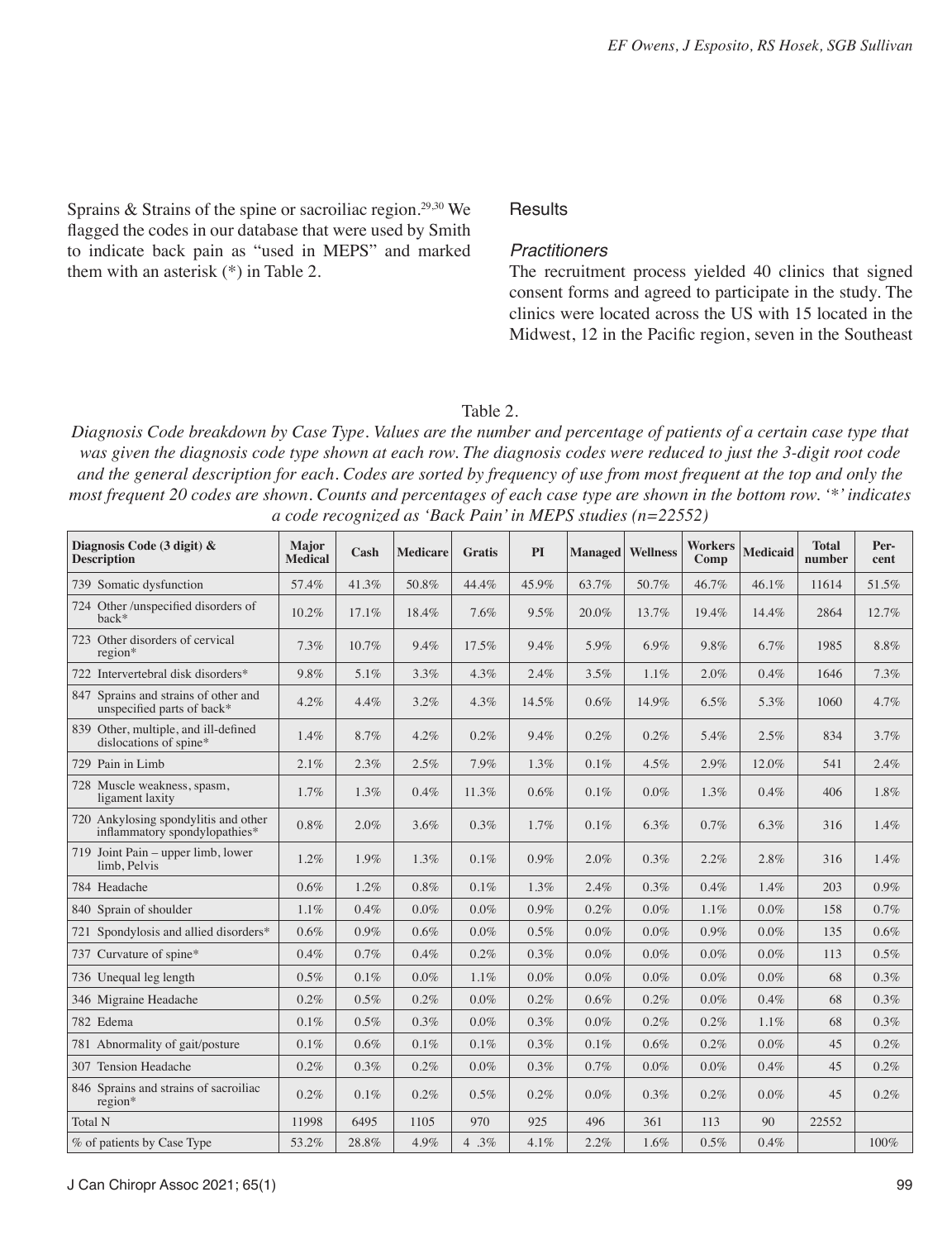4500



Number of Patients within SCF

4000 3500 3000 2500 2000 1500 1000 500  $\overline{O}$ **Males Females** 

Figure 1. *Geographic distribution of patients in EMR sample.*

Figure 2.

*Frequency distribution of ages, broken out by gender, when both variables were present for the same patient. Vertical axis is number of patients, horizontal axis is age in decades at the time of 1st visit.*

and three each in the Mountain and Northeast regions (Figure 1).

#### *Patient data*

The July 2014 data consisted of 31,000 patient records and the January 2015 slice included 44,500 records. After removing duplicate records, there were 46,692 records. Table 1 shows the list of variables requested and the percent of records that contained usable information for each variable. Of 34 variables requested, 15 were found in the dataset, with several being present in less than half of the records. Age at first visit was present and valid in 72.3% of the records and ranged from 0 years to 93 (Mean 38.7 (SD 18.5)). Gender was present in 65.8% of records  $(F=60.4\%, M=39.6\%)$ . Figure 2 shows the frequency distribution of ages, broken out by gender, when both variables were present for the same patient.

Marital Status was found in 49.3% of records — the most frequent being Married (53.2%) and Single (37.5%). There were no data available for education level, number of children or family income. Employment status and occupation were found in less than half of the records. No data were available on vital signs, medical history, or several other health- and fitness-related variables.

The Case Type variable was present in 63.5% of patient records. The variable was originally entered as an open-ended text field and yielded 80 different values. It was cleaned and grouped into 9 different case types, including: Major Medical, Cash, Medicare, Gratis, Personal Injury, Managed, Wellness, Workers Comp, & Medicaid. Major Medical and Cash were the most frequent with 53.2% and 28.8% respectively.

#### *Diagnosis codes*

Diagnosis codes were assigned by doctors at or near the first visit. The dataset included up to four ICD-9 diagnosis codes for each patient and 23,854 patients (51%) had at least one diagnosis. Of patients with diagnoses present, 82% had all four diagnosis codes assigned. In the original database, we found 88,900 codes across all patients, which were one of 366 unique ICD codes. We found 120 unique 3-digit root codes. The most frequent group of codes was 739 "Somatic Dysfunction" having been assigned to 51.5% of patients; of these, 29% were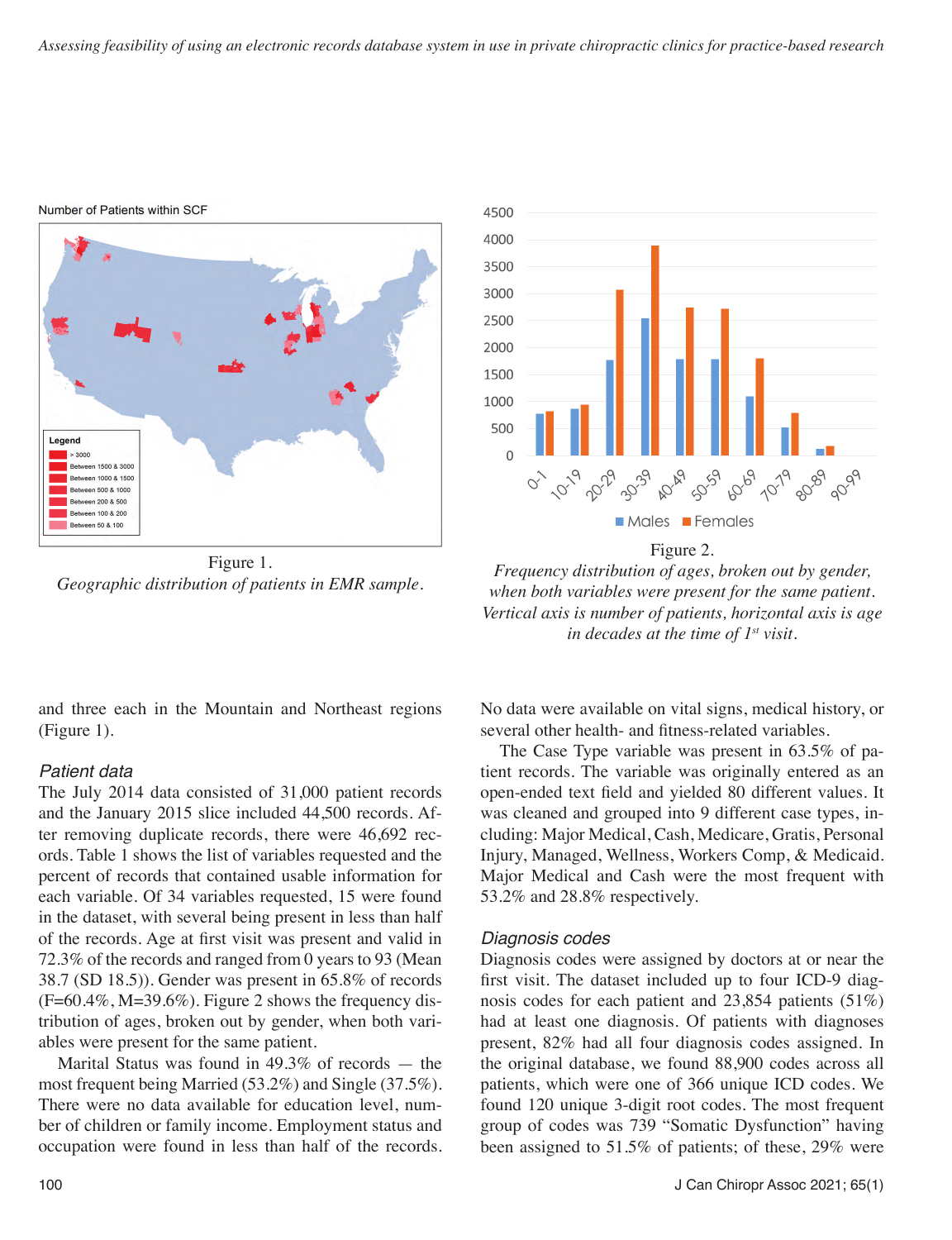for cervical region, 26% thoracic and 22% lumbar. The remainder were limbs or pelvis.

Because of the relative completeness of the diagnosis code data, we decided to look at it more closely. While there were 120 unique code groups when looking at the three-digit root code, 99% of those codes fell into only 20 unique groups. Table 2 shows the breakdown of those top 20 codes by case type (e.g., major medical, cash or gratis, etc). The frequency and percentage of each case type appears in the bottom two rows of the table, respectively. Major Medical was most frequent, followed by Cash, etc. [Note that '\*' after code descriptions indicates that the code is "in MEPS."].

Comparing the frequency of diagnosis codes across the case types suggests that Cash patients were assigned codes in the 739 family (Somatic Dysfunction) less often than Major Medical patients and were assigned codes in the 724 (Other/unspecified disorders of the back) family more often.

We also looked at diagnosis code breakdowns with respect to each clinic. One clinic was omitted because it only contributed one patient to the dataset. The usage by clinic is quite varied, but there appear to be 4 major groups that can account for 34 of the 39 practices:

- 15 clinics use Somatic Dysfunction for the majority of their diagnoses (97%);
- 10 use Somatic Dysfunction most of time, but for less than 50% of their diagnoses. They tend to also use "Other and unspecified disorders of back\*" and "Other disorders of cervical region\*";
- Six use "Other and unspecified disorders of back\*" most often;
- Three use "Other, multiple, and ill-defined dislocations of spine\*" for most of their diagnoses.

#### **Discussion**

In this study, we investigated the feasibility of collecting data from an EMR system for potential use in research. We could glean little from our data samples about the patients themselves. The most often populated fields were age (reduced to decade), and gender. Marital and employment status were included in the database, but not often completed. We found very little useful data in the database regarding other demographics, vital signs or the outcomes of care.

The patients in this study were more often females, as also found in a recent scoping review by Beliveau *et al*. 42 and the NBCE 2015 survey of chiropractic practitioners<sup>43</sup>. The median age of patients in our study (38.7) was slightly younger than the median reported across several studies surveyed by Beliveau *et al.* (43.4) but was within the interquartile range.

## *Diagnosis coding*

As a major component of insurance billing systems, the diagnosis codes were completed for more than half of the patients. In general, there was a preponderance of musculoskeletal diagnoses, particularly in the neck, mid- and low back. We found a higher occurrence of neck complaints at 29% than did Beliveau et al. (22%).<sup>42</sup>

A unique feature of this dataset is that we have diagnosis codes for a full range of 9 different case types, including five that might be considered insurance of one form or another. The 'Cash' case type was the secondmost frequent type found, representing a significant portion (28.4%) of the patients. An interesting finding is that non-insurance case types (e.g. Cash, Gratis) have somewhat similar diagnostic profiles to insurance patients as seen in Table 2, but there is less reliance on somatic dysfunction codes. Medicare and insurance claims data would not contain records of patients that do not have insurance, so this is perhaps a new finding.

Another remarkable finding of the examination of diagnoses was the reliance on the 739 family of codes, which is a somatic dysfunction of the neck, back and upper and lower extremities. The large majority of these were in the neck, spine or pelvis. It was the most frequently used code, no matter which way we looked at the data: by case type, age or clinic. It is remarkable because this is not a code that would have been picked up by previous back pain researchers following the standard methodology to identify chiropractic care.<sup>21-30</sup>

The Somatic Dysfunction code (739.xx) was often used in combination with other codes. In total, 78.9 % of patients were assigned at least one diagnosis code that we flagged as 'In MEPS', meaning they would have been classified as back or neck pain patients in previous studies. That means that 21.1% would have gone undetected if researchers relied solely on doctor assigned-diagnosis codes. It suggests the possibility that a fair number of patients in previous studies of chiropractic claims data may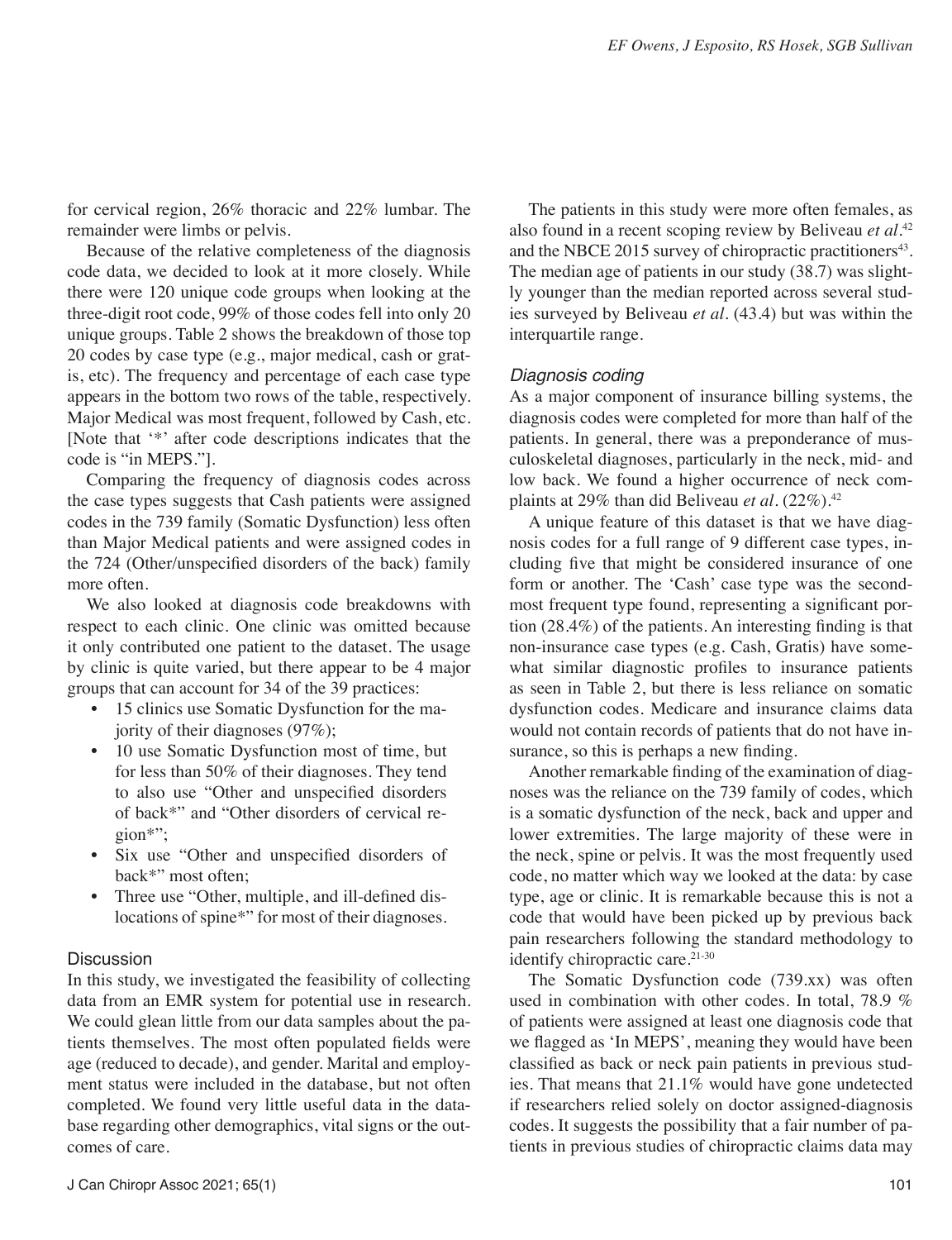have been misclassified, or not included in analyses of 'back pain'.

## *Feasibility of using EMR data for practice-based research*

We are not the first to suggest that chiropractic research could be based on EMR data from practitioners —Johnson recommended this action in 2010.<sup>9</sup> Peterson *et al*. have been successful using EMR data in a hospital setting to compare SMT to nerve root injections for patients with lumbar disc herniation.<sup>33</sup> Uniquely, however, this is the first report on actual patient data extraction from a commercial EMR written specifically for chiropractors. While research to document chiropractic's impact on the population is clearly a possibility, our efforts to date had mixed results. We were successful in collecting information directly from practitioners' databases, but our success with gathering variables beyond those typically found in claims databases was limited.

Kukaftka *et al*. suggested that EHR systems should be designed from the ground up in such a way as to serve not only clinical goals but also efforts in public health.<sup>44</sup> Similarly, EMR systems such as the one we tested need to be augmented with additional modules to enable better harvesting of data for health services research.

The EMR system that we used for our study is equipped with a free-form text field for chief complaint; it is not coded in any way and hence cannot be easily correlated with ICD codes. Thus, due to the complexity of data extraction and reduction to a limited set of chief complaints, such a correlation has not been accomplished to date.

In addition to codified presenting complaints, EMR systems need the ability to track outcomes.<sup>45</sup> Doctors most certainly track improvement in patient's subjective symptoms and use this information to guide care and for billing. If recorded electronically in the EMR, the information is mostly buried in the case notes as some form of SOAP (Subjective, Objective, Assessment, and Plan). The EMR we used does in fact contain SOAP notes in an uncoded form; however, our software engineers could not justify the effort it would have taken to extract the information. EMR systems could include modules to record outcome measures typically used in clinical trials (SF-12, Roland-Morris Disability Questionnaire, etc.). Indeed, the designers of the software we tested developed a module for the SF-12, but we were not able to obtain any records in that domain to ascertain its frequency of use.

Early on in the implementation of EMRs, doctors were offered financial incentives to purchase "certified" software systems that included certain public health-related fields and modules. Having the ability to enter enhanced variables is the first step. In the end, the modules will only be useful if doctors begin to make use of them.

A major unresolved issue is what incentive(s) software developers might have to include new features in their systems. Software developers are challenged and even hesitant about adding functionality to a software system for the purpose of research because it typically does not enhance the economic value of the product to the clinician. However, the data collected on patient services and outcomes may provide valuable insight on how the software is being utilized. This utilization insight may inspire programmers to improve the functionality of the software which may provide the enhanced economic value the software company is looking for. Further complicating the issue is the fact that clinicians must regularly use the software enhancements for the research benefit to be realized. The clinician's concern and the threat of non-engagement is going to be based on the efficiency of documentation. However, objective outcome assessments that provide data to support third party reimbursement will provide high value to the clinician and enhance their potential utilization of additional software functionality.

## *Limitations*

This study only included a limited set of variables in one specific commercial electronic medical record system. We did not collect data on visits and services over time, so there is no perspective on process of care, outcomes, or cost. Assessing the type and quality of health-related variables from other databases might produce different results.

## **Conclusion**

We were successful in gathering a large volume of data (more than 46,000 individual patient records) from the EMR software of practicing clinicians with the cooperation of the software designers. While we have looked at initial patient records only, and not the visit records, the cleanest and most complete data we found were in the diagnosis codes. Other variables important in healthcare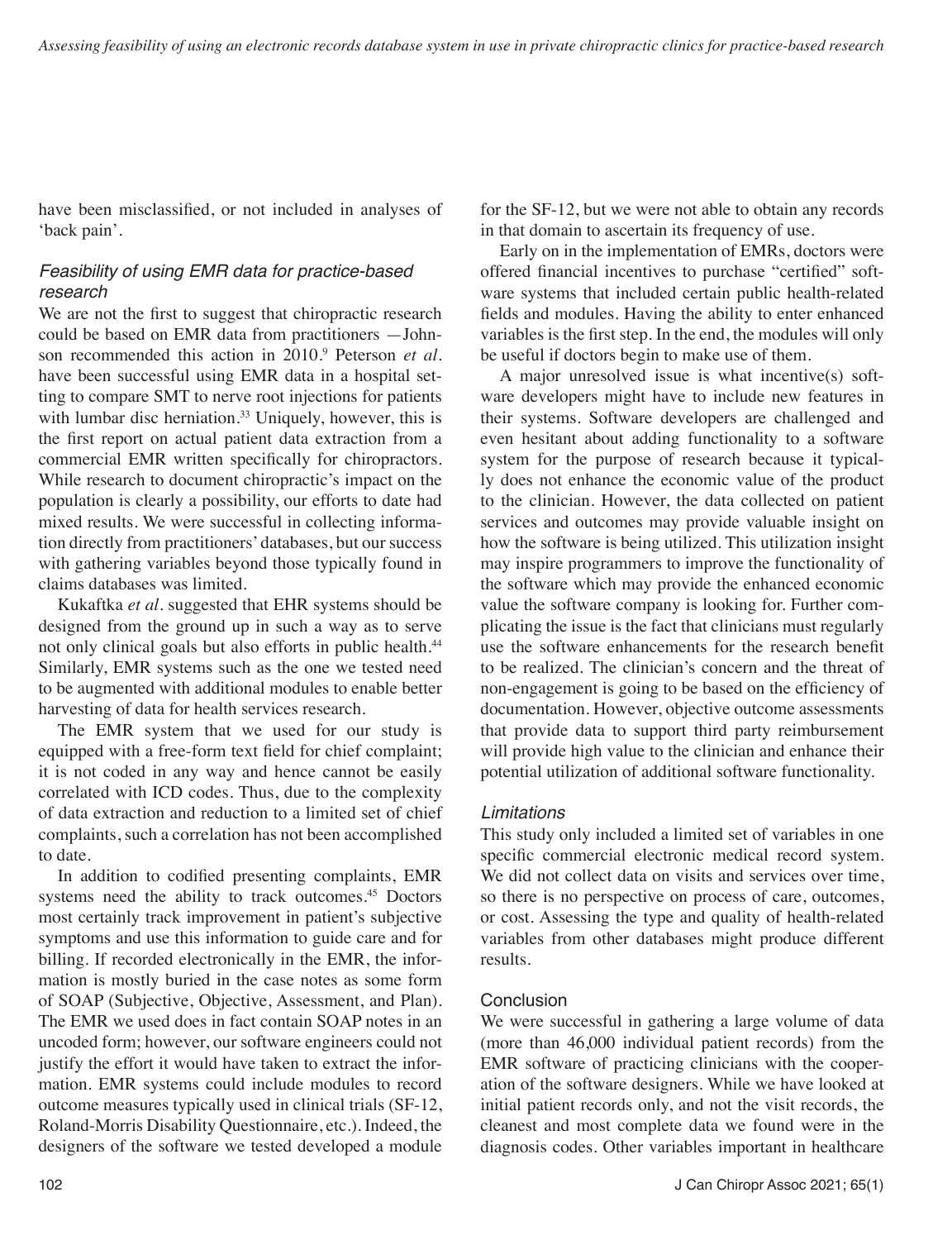research such as patient demographics, clinical information, and outcomes of care were not found in the database. As such, the software at this stage was not particularly useful for comparative effectiveness research. We recommend that additional data fields be implemented to indicate the overall presenting profile of the patient including demographics and health indicators.

#### **References**

- 1. Kjaer P, Kongsted A, Hartvigsen J, et al. National clinical guidelines for non-surgical treatment of patients with recent onset neck pain or cervical radiculopathy. Eur Spine J. 2017;26(9):2242-2257. doi:10.1007/s00586-017-5121-8
- 2. Côté P, Wong JJ, Sutton D, et al. Management of neck pain and associated disorders: A clinical practice guideline from the Ontario Protocol for Traffic Injury Management (OPTIMa) Collaboration. Eur Spine J. 2016;25(7):2000- 2022. doi:10.1007/s00586-016-4467-7
- 3. Bussières AE, Stewart G, Al-Zoubi F, et al. The Treatment of neck pain-associated disorders and whiplash-associated disorders: a clinical practice guideline. J Manipulative Physiol Ther. 2016;39(8):523-564.e27. doi:10.1016/j. jmpt.2016.08.007
- 4. Wong JJ, Côté P, Sutton DA, et al. Clinical practice guidelines for the noninvasive management of low back pain: a systematic review by the Ontario Protocol for Traffic Injury Management (OPTIMa) Collaboration. Eur J Pain. 2017;21(2):201-216. doi:10.1002/ejp.931
- 5. Stochkendahl MJ, Kjaer P, Hartvigsen J, et al. National Clinical Guidelines for non-surgical treatment of patients with recent onset low back pain or lumbar radiculopathy. Eur Spine J. 2018;27(1): 60-75. doi:10.1007/s00586-017- 5099-2
- 6. Dagenais S, Brady O, Haldeman S, Manga P. A systematic review comparing the costs of chiropractic care to other interventions for spine pain in the United States. BMC Health Serv Res. 2015; 15:474.
- 7. Blanchette MA, Stochkendahl MJ, Borges Da Silva R, Boruff J, Harrison P, Bussières A. Effectiveness and economic evaluation of chiropractic care for the treatment of low back pain: a systematic review of pragmatic studies. PLoS One. 2016;11(8): e0160037. doi:10.1371/journal. pone.0160037
- 8. Sox HC, Greenfield S. Comparative effectiveness research: a report from the Institute of Medicine. Ann Intern Med. 2009;151(3): 203-205.
- 9. Johnson C. Comparative effectiveness research and the chiropractic profession. J Manipulative Physiol Ther. 2010;33: 243-250.
- 10. Axén I, Leboeuf-Yde C. Conducting practice-based projects among chiropractors: a manual. Chiropr Man Therap. 2013; 21(1):8.
- 11. Bussières A, Côté P, French S, Godwin M, et al. Creating a chiropractic practice-based research network (PBRN): enhancing the management of musculoskeletal care. J Can Chiropr Assoc. 2014; 58(1): 8-15.
- 12. Practice-Based Research Neworks. Agency for Healthcare Quality and Research. https://pbrn.ahrq.gov/search/ chiropract (Accessed 12/20/2019).
- 13. Alcantara J, Ohm J, Kunz D. The safety and effectiveness of pediatric chiropractic: a survey of chiropractors and parents in a practice-based research network. Explore (NY). 2009; 5(5):290-295.
- 14. Alcantara J, Ohm J, Kunz D. The chiropractic care of children. J Altern Complement Med. 2010; 16(6):621-626.
- 15. Alcantara J, Lamont AE, Ohm J, Alcantara J. The quality of life of children under chiropractic care using promis-25: results from a practice-based research network. J Altern Complement Med. 2018; 24(4):378-384.
- 16. Alcantara J, Nazarenko AL, Ohm J, Alcantara J. The use of the patient reported outcomes measurement information system and the Rand VSQ9 to measure the quality of life and visit-specific satisfaction of pregnant patients under chiropractic care utilizing the Webster technique. J Altern Complement Med. 2018; 24(1): 90-98.
- 17. Alcantara J. The presenting complaints of pediatric patients for chiropractic care: Results from a practicebased research network. Clinical Chiropr. 2008; 11, 193– 198.
- 18. Field J, McKernan P, Newell D. Comparative service evaluation of patients presenting for chiropractic care privately with those referred for care via the NHS. ECU Conference, Dublin, Ireland; May 2015.
- 19. Davis MA, Martin BI, Coulter ID, Weeks WB. US spending on complementary and alternative medicine during 2002–08 plateaued, suggesting role in reformed health system. Health Aff (Millwood). 2013; 32(1): 45–52. doi:10.1377/hlthaff.2011.0321.
- 20. Grieves B, Menke JM, Pursel KJ. Cost minimization analysis of low back pain claims data for chiropractic vs medicine in a managed care organization. J Manipulative Physiol Ther. 2009; 32(9):734-739.
- 21. Weigel P, Hockenberry JM, Bentler SE, et al. A longitudinal study of chiropractic use among older adults in the United States. Chiropr Osteopat. 2010;18:34.
- 22. Weigel PA, Hockenberry JM, Bentler SE, Kaskie B, Wolinsky FD. Chiropractic episodes and the co-occurrence of chiropractic and health services use among older Medicare beneficiaries. J Manipulative Physiol Ther. 2012;35(3):168-175.
- 23. Weigel PA, Hockenberry JM, Bentler SE, Kaskie B, Wolinsky FD. Chiropractic use in the Medicare population: prevalence, patterns, and associations with 1-year changes in health and satisfaction with care. J Manipulative Physiol Ther. 2014;37: 542-551.
- 24. Whedon JM, Davis MA. Medicare part B claims for